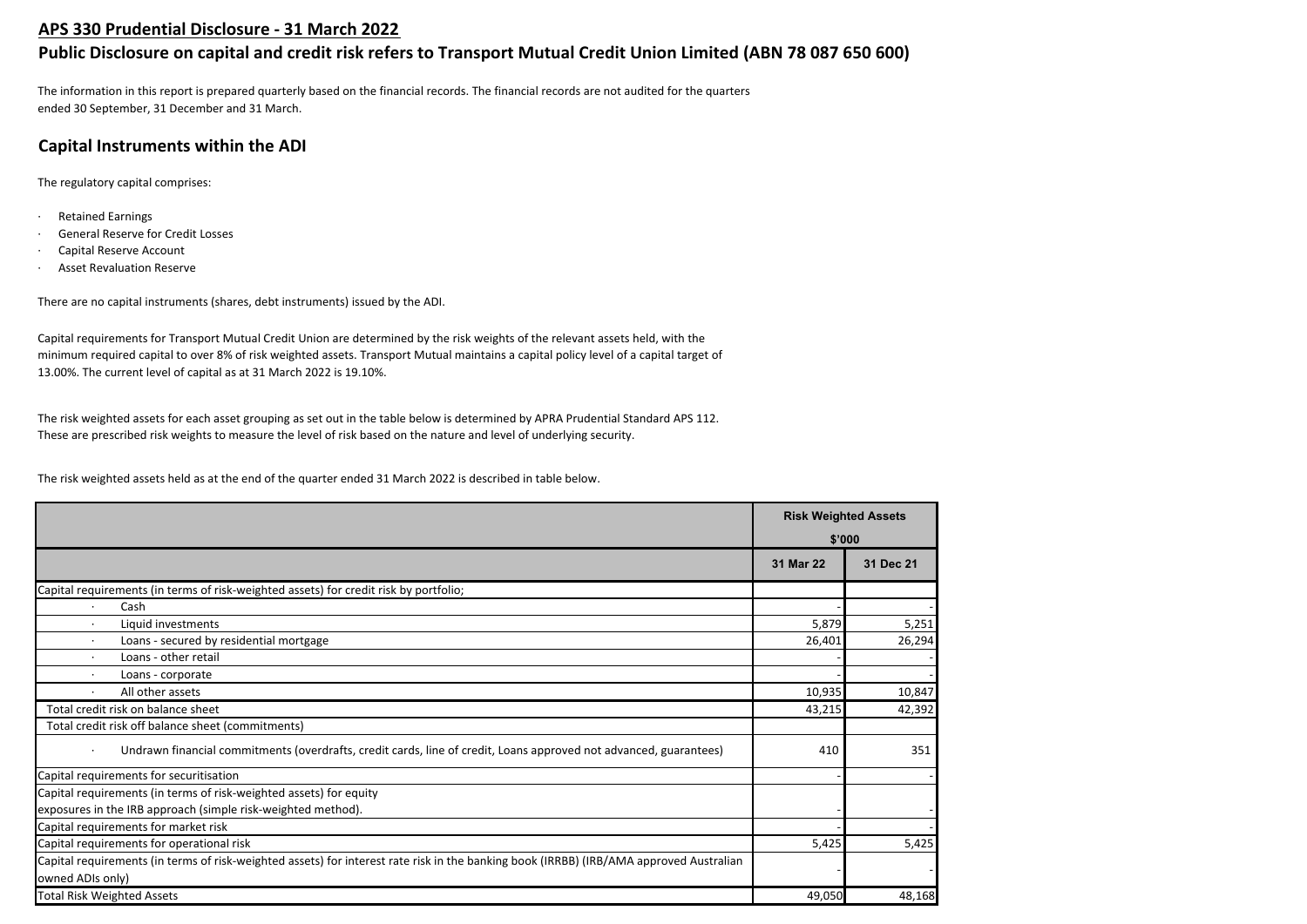## **Capital**

The capital held by Transport Mutual exceeds the policy and minimum capital prescribed by APRA Prudential Standards.

The capital ratio is the amount of capital described in the table below divided by total risk weighted assets.

|                      | Capital \$ '000 |           |  |
|----------------------|-----------------|-----------|--|
|                      | 31 Mar 22       | 31 Dec 21 |  |
| Common Equity Tier 1 | 8,971           | 8,814     |  |
| Tier 1               | 8,971           | 8,814     |  |
| <b>Total Capital</b> | 9,371           | 9,275     |  |

|                      | <b>Capital %</b> |           |  |
|----------------------|------------------|-----------|--|
|                      | 31 Mar 22        | 31 Dec 21 |  |
| Common Equity Tier 1 | 18.29%           | 18.68%    |  |
| Tier 1               | 18.29%           | 18.68%    |  |
| <b>Total Capital</b> | 19.10%           | 19.63%    |  |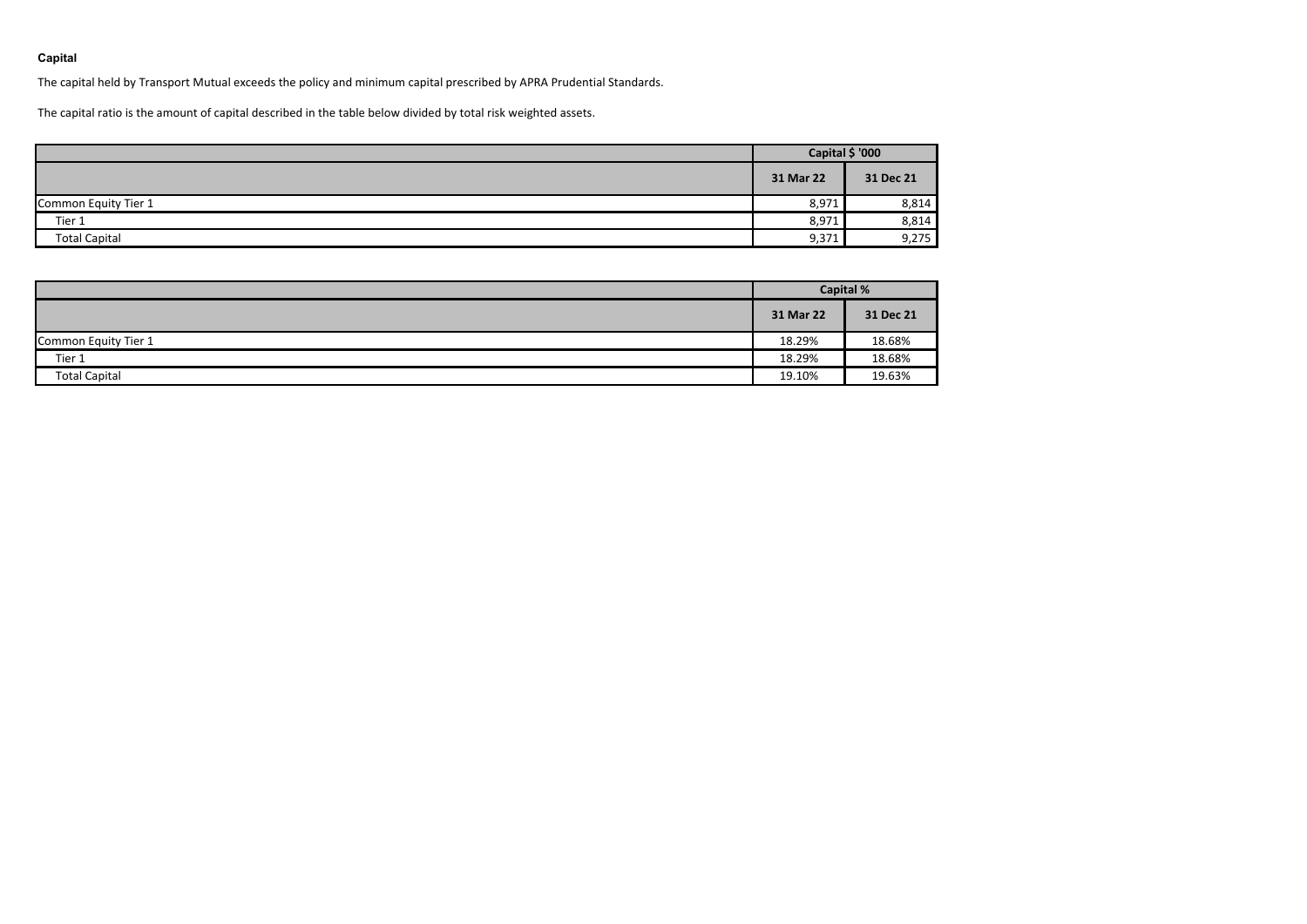## **CREDIT RISK – INVESTMENTS**

Surplus cash not invested in loans to members are held in high quality liquid assets (HQLA) or other investments according to Transport Mutual's Liquidity Policy. This includes the funds required to be held to meet withdrawal of deposits by members.

Transport Mutual uses the ratings of reputable ratings agencies to assess the credit quality of all investment exposures, where applicable, using the credit quality assessment scale in APRA prudential Guidance in APS112.

The exposure values associated with each credit quality step are as follows.

## **Credit Risk Investments**

| 31 Mar 22                    |                       |                       |                                      |           |                                                       |
|------------------------------|-----------------------|-----------------------|--------------------------------------|-----------|-------------------------------------------------------|
| <b>Credit Ratings</b>        | <b>Carrying Value</b> | <b>Past Due Value</b> | <b>Impaired</b><br><b>Facilities</b> | Provision | Average<br>Gross<br><b>Exposure in</b><br>the Quarter |
|                              | \$′000                | \$′000                | \$′000                               | \$′000    | \$′000                                                |
| <b>Credit Rating Grade 1</b> | 10,162                |                       |                                      |           | 10,469                                                |
| <b>Credit Rating Grade 2</b> | 3,993                 |                       |                                      |           | 4,243                                                 |
| <b>Credit Rating Grade 3</b> | 3,700                 |                       |                                      |           | 2,700                                                 |
| <b>Credit Rating Grade 4</b> |                       |                       |                                      |           |                                                       |
| <b>Credit Rating Grade 5</b> |                       |                       |                                      |           |                                                       |
| Total                        | 17,855                |                       |                                      |           | 17,412                                                |

| 31 Dec 21                    |                       |                |                               |           |                                                       |
|------------------------------|-----------------------|----------------|-------------------------------|-----------|-------------------------------------------------------|
| <b>Credit Ratings</b>        | <b>Carrying Value</b> | Past Due Value | Impaired<br><b>Facilities</b> | Provision | Average<br>Gross<br><b>Exposure in</b><br>the Quarter |
|                              | \$′000                | \$'000         | \$′000                        | \$'000    | \$'000                                                |
| Credit Rating Grade 1        | 10,775                |                |                               |           | 11,622                                                |
| <b>Credit Rating Grade 2</b> | 4,493                 |                |                               |           | 4,494                                                 |
| Credit Rating Grade 3        | 1,700                 |                |                               |           | 1,700                                                 |
| <b>Credit Rating Grade 4</b> |                       |                |                               |           |                                                       |
| Credit Rating Grade 5        |                       |                |                               |           |                                                       |
| Total                        | 16,968                |                |                               |           | 17,816                                                |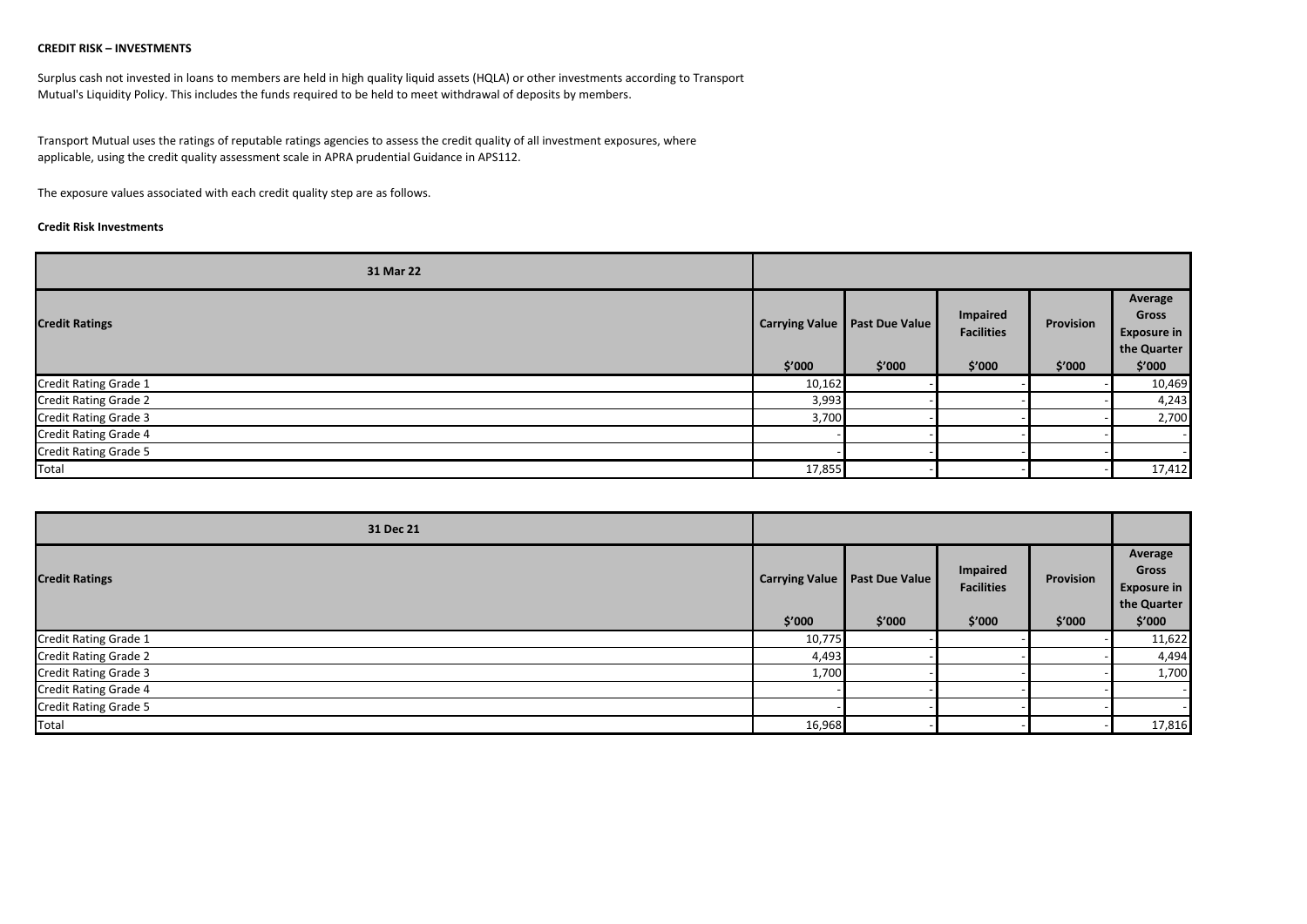#### **CREDIT RISK – LOANS**

The classes of loans entered into is limited to loans, commitments and other non-market off-balance sheet exposures. Transport Mutual does not enter into debt securities, and over-thecounter derivatives.

## **Impairment details**

The level of impaired loans by class of loan is set out below. In the note below:

- · Carrying Value is the amount of the balance sheet gross of provision.
- Past due loans is the 'on balance sheet' loan balances which are behind in repayments past due by 90 days or more but not impaired.
- · Impaired loans are the 'on balance sheet' loan balances which are at risk of not meeting all principle and interest repayments over time.
- · Provision for impairment is the amount of the impairment provision allocated to the class of impaired loans.
- · The losses in the period equate to the additional provisions set aside for impaired loans, and bad debts written off in excess of previous provision allowances.

The impaired loans are generally not secured against residential property. Some impaired loans are secured by bill of sale over motor vehicles or other assets of varying value. It is not practicable to determine the fair value of all collateral as at the balance date due to the variety of assets and their condition. The analysis of Transport Mutual's loans by class is as follows:

#### **Credit Risk Loans**

| 31 Mar 22                 |                                                             |                                                          |                                                                                             |                                         |                                                                          |                                                                                 |
|---------------------------|-------------------------------------------------------------|----------------------------------------------------------|---------------------------------------------------------------------------------------------|-----------------------------------------|--------------------------------------------------------------------------|---------------------------------------------------------------------------------|
| <b>Loans Portfolio</b>    | Gross exposure<br>value-Average<br>for the period<br>\$'000 | Carrying value<br><b>Financial</b><br>Position<br>\$′000 | <b>Commitments</b><br>on Statement of (redraws, credit)<br>facilities<br>undrawn)<br>\$'000 | <b>Past Due</b><br>facilities<br>\$′000 | <b>Specific</b><br><b>Provision as</b><br>at end of<br>quarter<br>\$'000 | Increase in<br>specific<br>provision and<br>write- offs in<br>quarter<br>\$'000 |
| Mortgage secured          | 72,570                                                      | 72,746                                                   | 1,170                                                                                       | 1,285                                   |                                                                          |                                                                                 |
| Personal                  | 7,911                                                       | 8,013                                                    |                                                                                             | 105                                     | 126                                                                      | (3)                                                                             |
| Overdrafts & Credit Cards | 27                                                          | 31                                                       |                                                                                             |                                         |                                                                          |                                                                                 |
| Corporate borrowers       |                                                             |                                                          |                                                                                             |                                         |                                                                          |                                                                                 |
| Total                     | 80,508                                                      | 80,790                                                   | 1,170                                                                                       | 1,390                                   | 126                                                                      | (3)                                                                             |

| 31 Dec 21                 |                                                                    |                                                                                                      |                                                        |                                         |                                                                   |                                                                                 |
|---------------------------|--------------------------------------------------------------------|------------------------------------------------------------------------------------------------------|--------------------------------------------------------|-----------------------------------------|-------------------------------------------------------------------|---------------------------------------------------------------------------------|
| <b>Loans Portfolio</b>    | <b>Gross exposure</b><br>value-Average<br>for the period<br>\$'000 | <b>Carrying value</b><br>on Statement of (redraws, credit)<br>Financial<br><b>Position</b><br>\$′000 | <b>Commitments</b><br>facilities<br>undrawn)<br>\$'000 | <b>Past Due</b><br>facilities<br>\$'000 | <b>Specific</b><br>Provision as<br>at end of<br>quarter<br>\$'000 | Increase in<br>specific<br>provision and<br>write- offs in<br>quarter<br>\$′000 |
| Mortgage secured          | 71,544                                                             | 72,394                                                                                               | 1,004                                                  | 985                                     |                                                                   |                                                                                 |
| Personal                  | 7,599                                                              | 7,808                                                                                                |                                                        | 57                                      | 129                                                               |                                                                                 |
| Overdrafts & Credit Cards | 24                                                                 | 23                                                                                                   |                                                        |                                         |                                                                   |                                                                                 |
| Corporate borrowers       |                                                                    |                                                                                                      |                                                        |                                         |                                                                   |                                                                                 |
| Total                     | 79,167                                                             | 80,225                                                                                               | 1,004                                                  | 1,042                                   | 129                                                               |                                                                                 |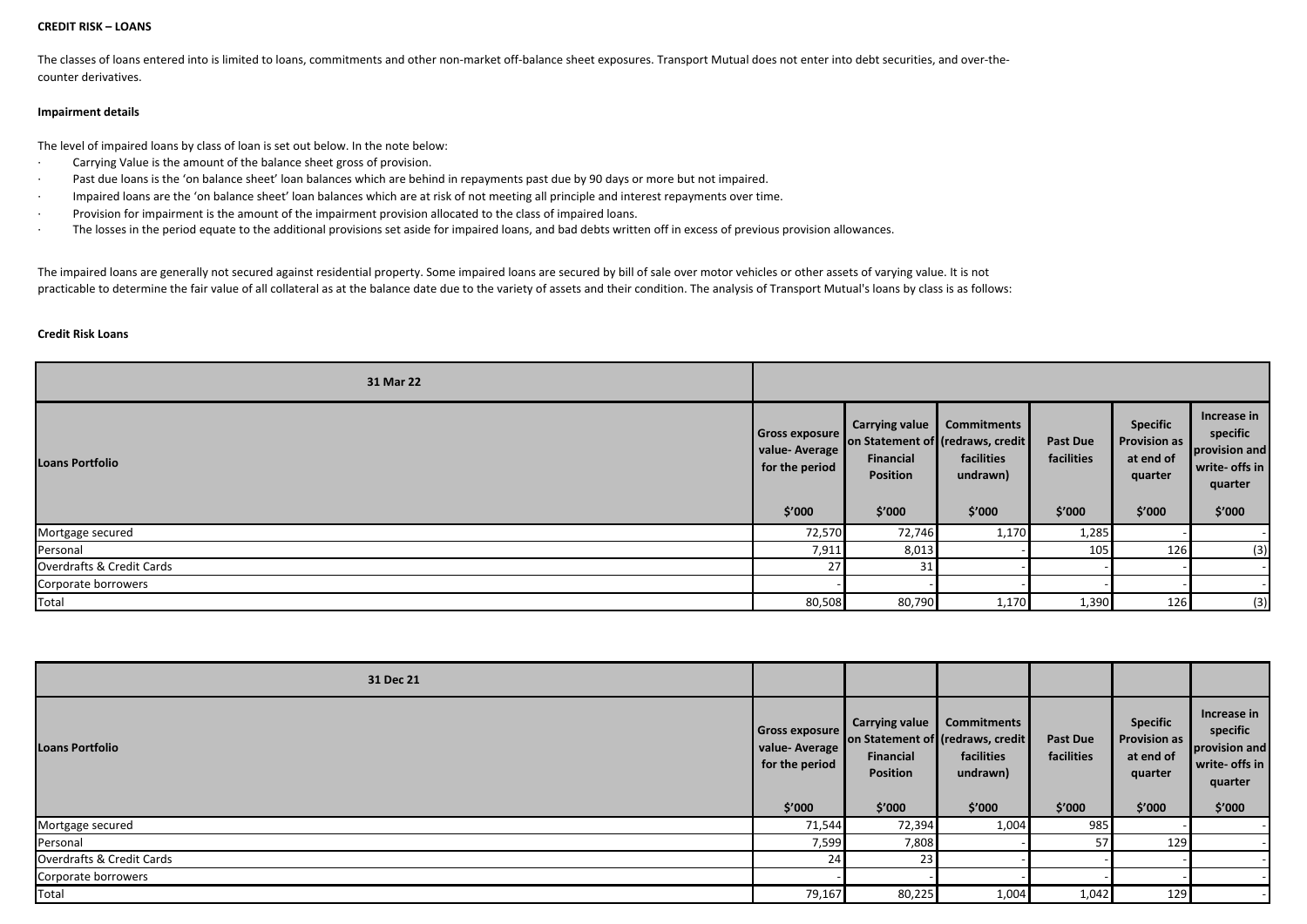## **GENERAL RESERVE FOR CREDIT LOSSES**

In addition to the above provision for impairment, the Board has recognised the need to make an allocation from retained earnings to ensure there is adequate protection for members against the prospect that some members will experience loan repayment difficulties in the future.

## **General Reserve for Credit Losses**

|                                          | 31 Mar 22 | 31 Dec 21 |
|------------------------------------------|-----------|-----------|
|                                          | \$′000]   | \$'000    |
| <b>General Reserve for Credit Losses</b> | 400       | 461       |